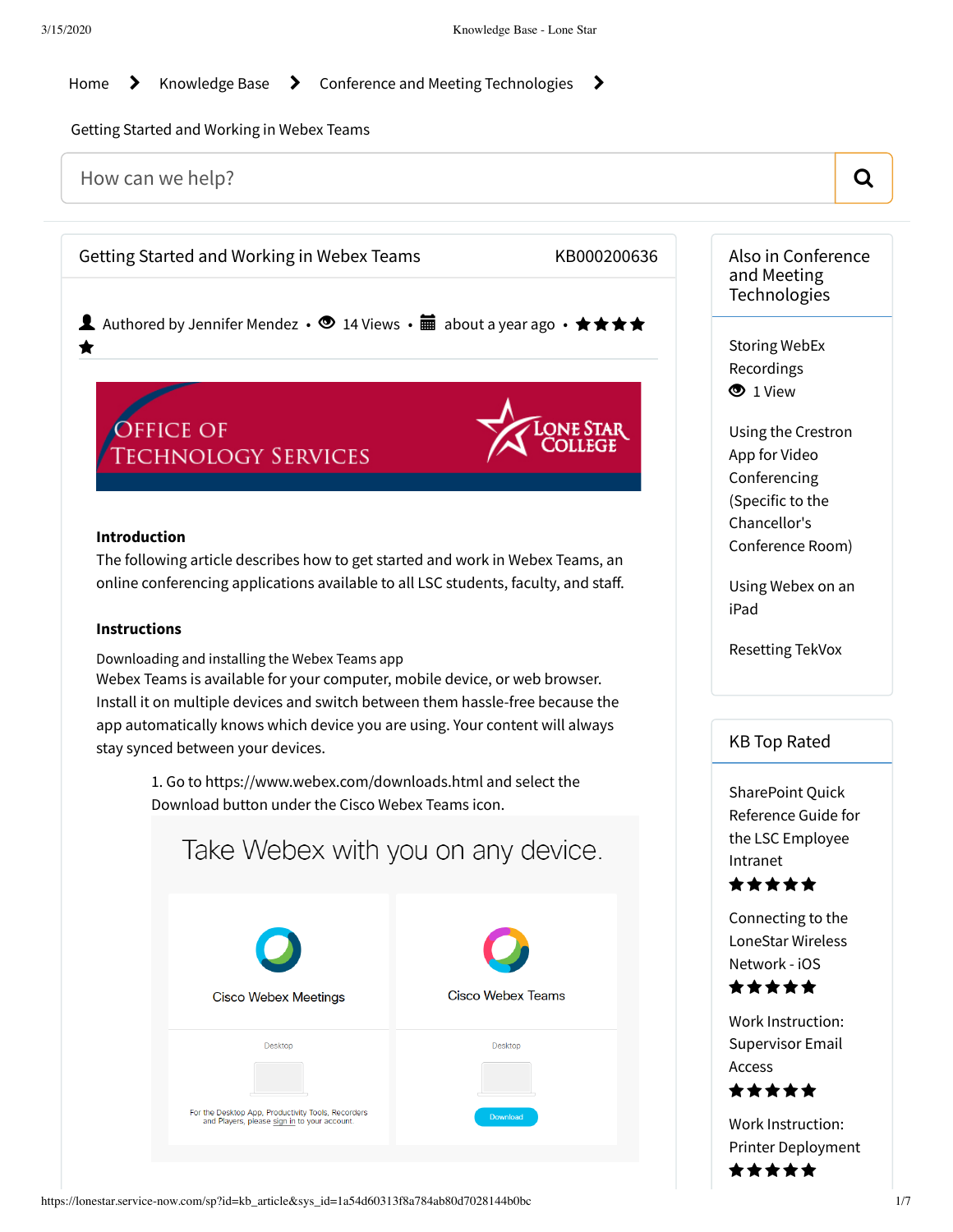2. Follow the on-screen prompts to install Webex Teams.

3. Once installed, open Webex Teams and login with your **official**, **primary LSC email** (not your alias if you have one) and password.





Search/Filter: Quickly search for content, conversations, and files. Available filters are shown when you first click in the Search bar.

New: Start a new Space or new Message with someone.

Messages: To send someone a Message, select the "New" Icon (the "+"). Here you will see the option to **Contact a Person** or **Create a Space**. To chat with just one person, select **Contact a Person**. This will create a conversation between you and only one other person. To chat with more than one person at a time, select **Create a Space.** You can then name the space and add people to it. Add attachments, screenshots, or "mentions" in Messages.

Attachments**:** Attach files to messages. Once a file is uploaded, it remains in the space and can be found in the **Files** folder found under the **Activity Menu**.

@Mentions: Tag someone in a message in a space by either typing "@" or clicking the icon in the menu bar of the message. Once the icon is selected or typed, a list of available people in the space to mention/tag will be displayed. **NOTE:** Mentions are only available in spaces, not one-on-one conversations.

Spaces: Webex Teams keeps track of all of your spaces in the **Spaces** bar. Your most recent spaces are displayed first.

Activity Menu: By default, the Activity Menu will be collapsed in a space or message. To access, select the  $\Box$  icon in the top right corner of the space. This will open the menu. Once open, you will be able to start a call with all people in the space/message, start a new or access previous whiteboards, schedule a meeting, view a list of people in the space and add new people (not available in one-on-one messages), and view files in the space or message.

Update a Newly-Reset Password on all Devices to Avoid Being [Locked-out](https://lonestar.service-now.com/sp?id=kb_article&sys_id=a7605794137857808796d2f18144b03f) of Your Account \*\*\*\*\*

## KB Top Viewed

Technology Update Happening February 15-16 [\(myLoneStar](https://lonestar.service-now.com/sp?id=kb_article&sys_id=451106b313aa4414ab80d7028144b07c) & Other Services Impacted) <sup>127</sup> Views

Resetting Password for First-Time Students or New [Employees](https://lonestar.service-now.com/sp?id=kb_article&sys_id=285f8dd6db1e6b04eee2b1c0ef961933) **3** 93 Views

[Contacting](https://lonestar.service-now.com/sp?id=kb_article&sys_id=7c4c689513b044908796d2f18144b057) OTS for Issues or Requests - Quick Links for Common Requests and More **3** 70 Views

[Configuring](https://lonestar.service-now.com/sp?id=kb_article&sys_id=0726622e131fca002415bd122244b03c) a VPN (virtual private network) connection to the LSC Internal Network <sup>O</sup> 69 Views

Resetting Your LSC [Password](https://lonestar.service-now.com/sp?id=kb_article&sys_id=e6e7d04f13f6a3409ee9b6076144b0eb) When Off-Campus (For Faculty & Staff) <sup>O</sup> 63 Views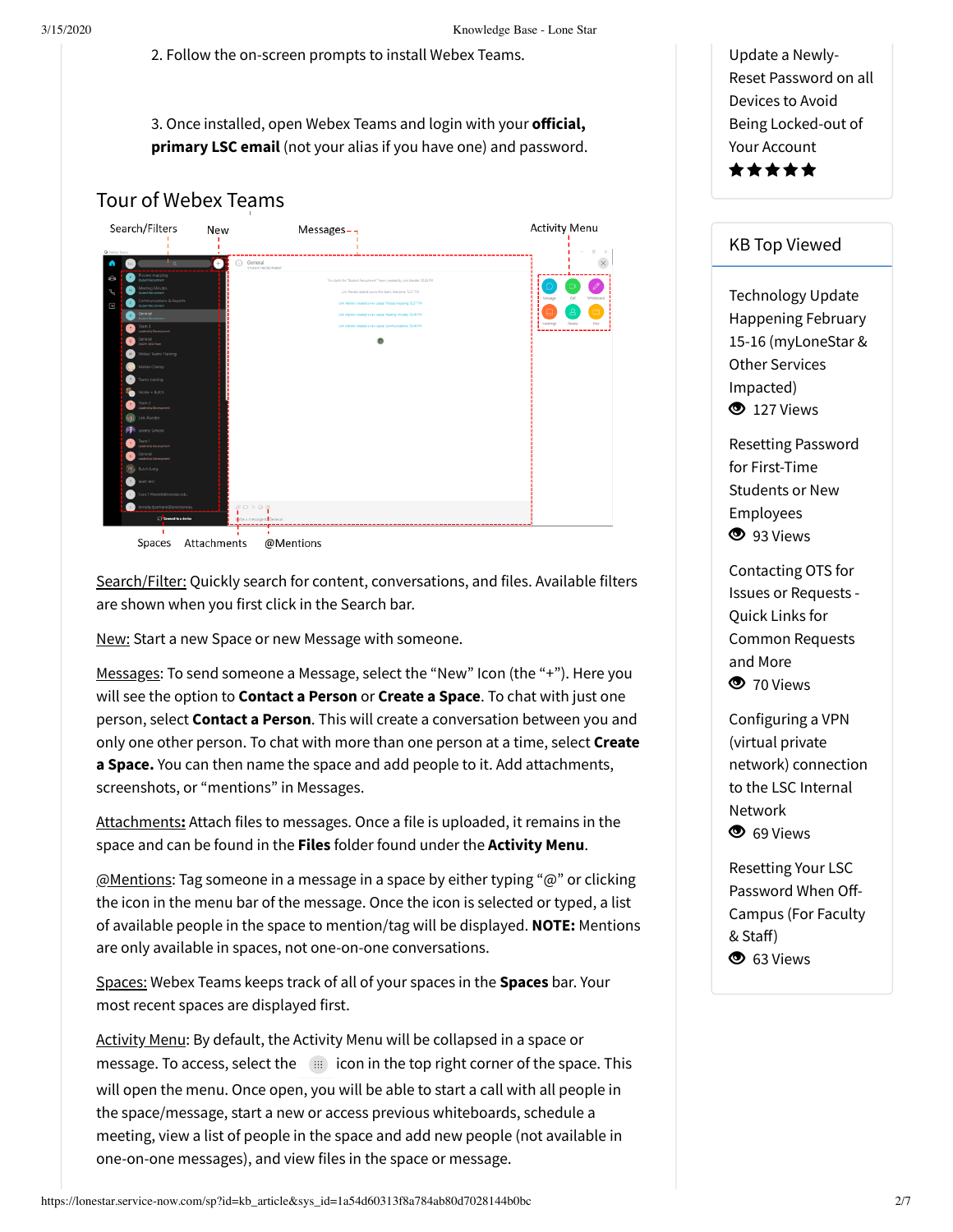## Working in Webex Teams

Messaging

As outlined above, it is easy to send messages in Webex Teams. To send a message to one person at a time, select the "**+**" icon, then **Contact a Person**. **NOTE:** When adding a person to Webex Teams, be sure to use their official, primary LSC email address.

To send to a group of people, select **Create a Space**. Webex Teams keeps track of all of your spaces and will move your most recent space to the top of the list so it is easier to find.

When a new message is received, the name of the space will be shown in bold.



If you receive a message that is important, or needs to be followed-up on, you can flag that message. Simply hover over the message and select the flag icon:

E



Up to 200 messages can be flagged at one time. To find your flagged messages, simply click in the **Search/filter** bar above your spaces.

| Q Search              | Cancel |
|-----------------------|--------|
| Show me               |        |
| 4 Notifications       |        |
| $=$ Unread            |        |
| <b>A</b> People       |        |
| * Favorites           |        |
| <sup>®</sup> Mentions |        |
| $F$ Flags (3)         |        |
| Drafts (1)            |        |

If you wish to remove a flag from a message, you can select the flag in the message, or the list of flagged messages.

You can also quickly find any messages that you are mentioned in, unread messages, or saved drafts.

## Meetings

Sometimes, the easiest way to share information or have discussions is in a meeting. With Webex teams, you can easily create meetings for groups to be held immediately, or in the future.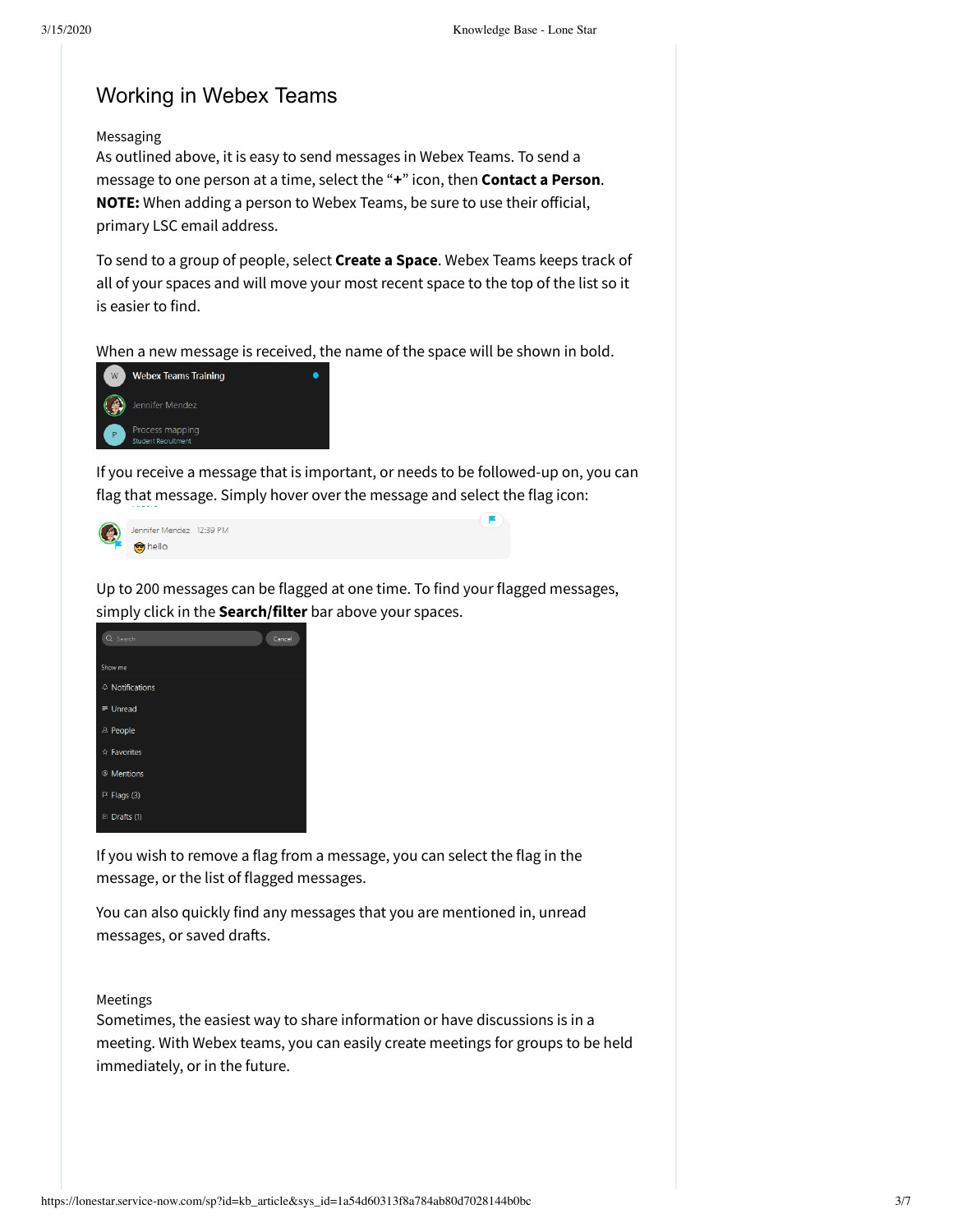| 3/15/2020 |                                                                  |      | Knowledge Base - Lone Star                                                                                                                             |
|-----------|------------------------------------------------------------------|------|--------------------------------------------------------------------------------------------------------------------------------------------------------|
|           |                                                                  |      | To schedule a meeting from a space, find that space in your spaces bar, then<br>select the Activity Menu. Select Meetings, then Create Meeting Invite. |
|           | Schedule a Meeting<br>$\times$                                   | ∷    |                                                                                                                                                        |
|           | Up to 75 people can join a meeting in this space.<br>Learn more. |      |                                                                                                                                                        |
|           | Create Meeting Invite                                            |      |                                                                                                                                                        |
|           | Meeting Information                                              | Copy |                                                                                                                                                        |
|           | Meeting link<br>https://web.ciscospark.com/meet/60062d49-        |      |                                                                                                                                                        |
|           | Join by video system<br>88226261660@meet.ciscospark.com          |      |                                                                                                                                                        |
|           | People                                                           | Copy |                                                                                                                                                        |
|           |                                                                  |      |                                                                                                                                                        |
|           | end dates/times, then send the meeting invitation.               |      | A separate Outlook meeting invitation window will pop-up. Change the start and                                                                         |

|                    | To                              | Mendez, Jennifer; Houang, Regan; Petrane, Brenda; Duelg, Butch |  |  |  |  |  |  |  |  |
|--------------------|---------------------------------|----------------------------------------------------------------|--|--|--|--|--|--|--|--|
| <b>i="</b><br>Send | Subject                         | <b>Webex Teams Training</b>                                    |  |  |  |  |  |  |  |  |
|                    | Location                        | @spark                                                         |  |  |  |  |  |  |  |  |
|                    | Start time                      | 2:00 PM<br>Mon 7/23/2018<br>Ha.<br>All day event<br>÷          |  |  |  |  |  |  |  |  |
|                    | <b>End time</b>                 | <u>p</u><br>2:30 PM<br>Mon 7/23/2018<br>٠                      |  |  |  |  |  |  |  |  |
|                    |                                 |                                                                |  |  |  |  |  |  |  |  |
|                    | <b>Join Webex Teams meeting</b> |                                                                |  |  |  |  |  |  |  |  |
|                    | Join by Video system            |                                                                |  |  |  |  |  |  |  |  |
|                    |                                 | 88226261660@meet.ciscospark.com                                |  |  |  |  |  |  |  |  |

When it is time to start or join the meeting, you can do so from the calendar invitation within Outlook. Select **Join Webex Teams meeting**, then select **Open Webex Teams** from the web pop-up.



If you are the host, you will see the **Start The Meeting** screen. You can select to **Start with video**, or if you are connect to a Webex Teams board, you can select the **More Options** drop-down menu to start from a Board.

To join a meeting that has been started by the host, navigate to the spaces pane. You will see how many people are currently in the meeting and for how long it has been in session. Click the green oval to join, then select **Join with Video**.



While you are in the meeting, you can mute your video and/or audio, see who is currently in the meeting, and add more people. Additionally, you can share your screen with everyone in the meeting.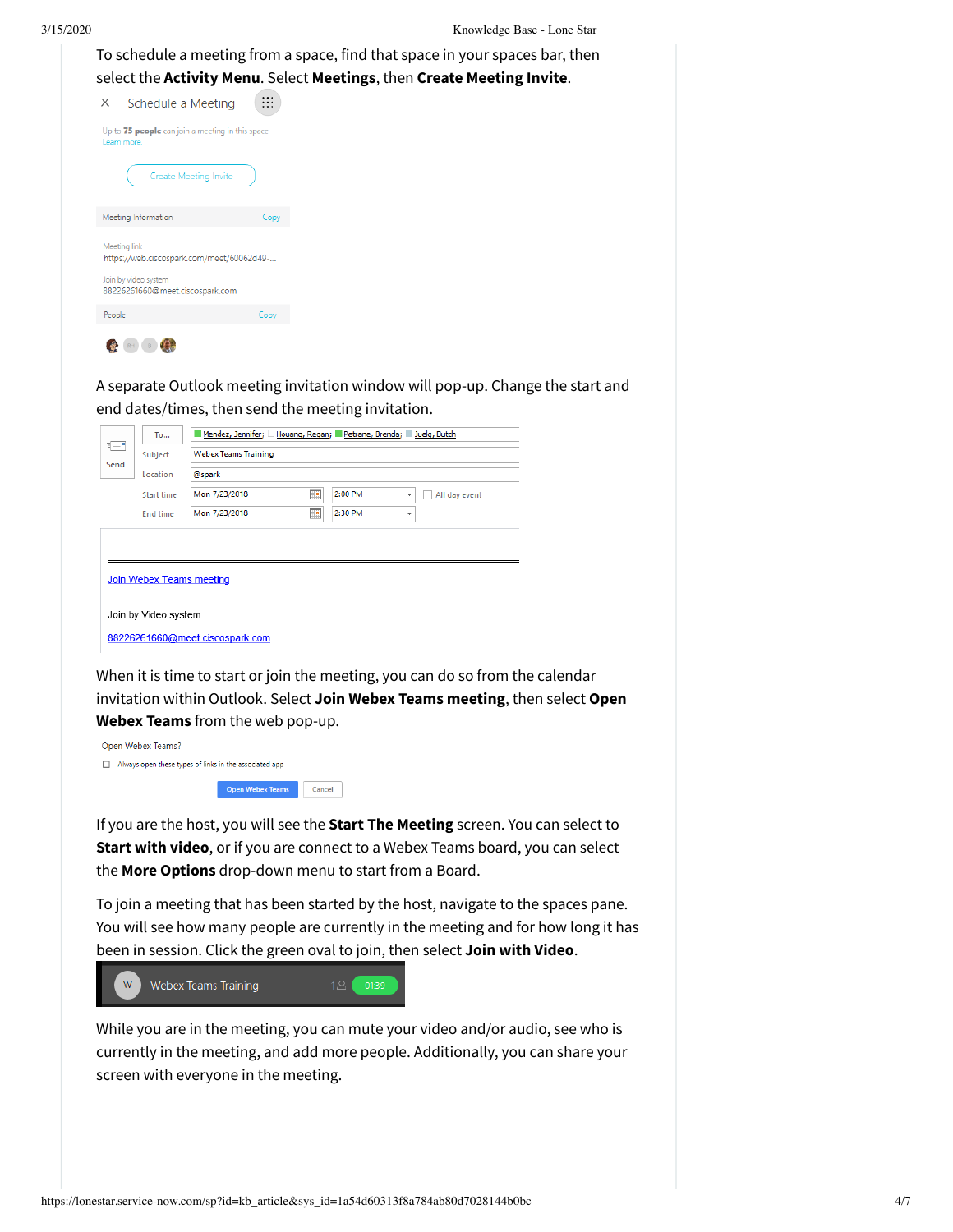3/15/2020 Knowledge Base - Lone Star



To share your screen while in a meeting, select the **Share Screen** icon. A list of all screens available will populate, select the screen you wish to share:



When you are sharing an application, the message "You are sharing [application name]" will be displayed at the top of the screen.

|                                                                                        |                 |                                      |   | You are sharing Word 2                                                |           | Stop  |          |           |                 |           |     |
|----------------------------------------------------------------------------------------|-----------------|--------------------------------------|---|-----------------------------------------------------------------------|-----------|-------|----------|-----------|-----------------|-----------|-----|
| <b>ACROBAT</b><br>View<br>Review                                                       |                 | $\Omega$ Tell me what you want to do |   |                                                                       |           |       |          |           |                 |           |     |
| ・記・  理理  鉄  ¶                                                                          |                 |                                      |   | $A$ aBbCcDt $A$ aBbCcDt $A$ a $B$ bCt $A$ aBbCc $E$ AaBbCc $D$ $A$ aB |           |       | AaBbCcC  | AaBbCcDt  | <b>AaBbCcDc</b> | AaBbCcDu  | Aal |
| $\equiv$ $\equiv$ $\left  \frac{1}{27} \times \right $ $\Delta$ $\sim$ $\equiv$ $\sim$ | <b>T</b> Normal | 1 No Spac Heading 1                  |   | Heading 2                                                             | Heading 3 | Title | Subtitle | Subtle Em | Emphasis        | Intense E | S   |
| Paragraph<br>$\Gamma_{24}^-$                                                           |                 |                                      |   |                                                                       |           |       |          | Styles    |                 |           |     |
|                                                                                        |                 | Screen 2                             |   |                                                                       |           |       |          |           |                 |           |     |
|                                                                                        |                 |                                      |   |                                                                       |           |       |          |           |                 |           |     |
|                                                                                        |                 | $\bullet$                            |   |                                                                       |           |       |          |           |                 |           |     |
| Word                                                                                   | $\overline{w}$  | Outlook                              |   | Snipping Tool                                                         |           |       |          |           |                 |           |     |
|                                                                                        |                 |                                      |   |                                                                       |           |       |          |           |                 |           |     |
|                                                                                        |                 | Ï.                                   |   |                                                                       |           |       |          |           |                 |           |     |
|                                                                                        |                 |                                      | G |                                                                       |           |       |          |           |                 |           |     |
|                                                                                        |                 |                                      |   | 00000                                                                 |           |       |          |           |                 |           |     |
|                                                                                        |                 |                                      |   |                                                                       |           |       |          |           |                 |           |     |
|                                                                                        |                 |                                      |   |                                                                       |           |       |          |           |                 |           |     |
|                                                                                        |                 |                                      |   |                                                                       |           |       |          |           |                 |           |     |
| To take a snapshot of the screen and begin annotations, select the                     |                 |                                      |   |                                                                       |           |       |          |           |                 | icon.     |     |
| While in annotation mode, anyone can annotate on the snapshot. To stop sharing         |                 |                                      |   |                                                                       |           |       |          |           |                 |           |     |
|                                                                                        |                 |                                      |   |                                                                       |           |       |          |           |                 |           |     |
| your screen, select Stop.                                                              |                 |                                      |   |                                                                       |           |       |          |           |                 |           |     |
|                                                                                        |                 |                                      |   |                                                                       |           |       |          |           |                 |           |     |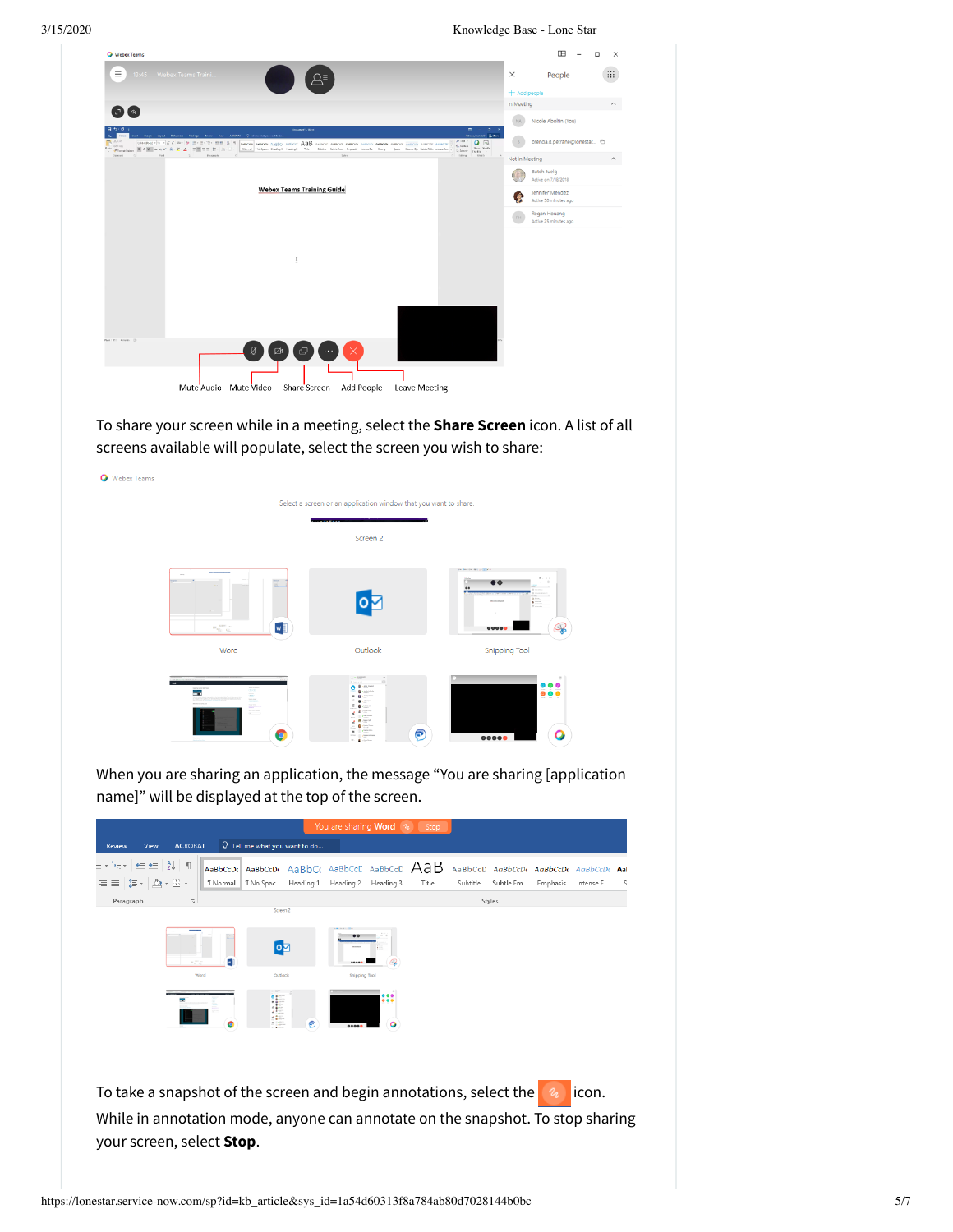When the call has been completed, select the  $\lfloor x \rfloor$  icon to leave the meeting. The

meeting will not officially close until all participants have left the meeting.

## Calls

You can make a video call from Webex Teams whether you are already in a space with someone or not. If you know someone's phone number, the simplest way call them is to go to the **Call** panel by selecting  $\mathbb{R}$  in the left navigation area. This will bring up a list of your calls. Use the key pad to dial a phone number, or search for someone by name or email address:



You can also call someone, or start a team call, from the Activity Menu in a space or message.



When someone calls you, answer or decline the call from the notification pop-up that appears. If you are on your desktop app and are busy but want to send a message to the caller, Webex Teams provides that capability. Let your caller know you are unable to take their call at the moment but you will reach out when you are free, by clicking the Message button. For more information, go to <https://collaborationhelp.cisco.com/article/en-us/n19ix1l>.



Contact the OTS Service Desk 24/7/365. We're happy to help!

https://lonestar.service-now.com/sp?id=kb\_article&sys\_id=1a54d60313f8a784ab80d7028144b0bc 6/7